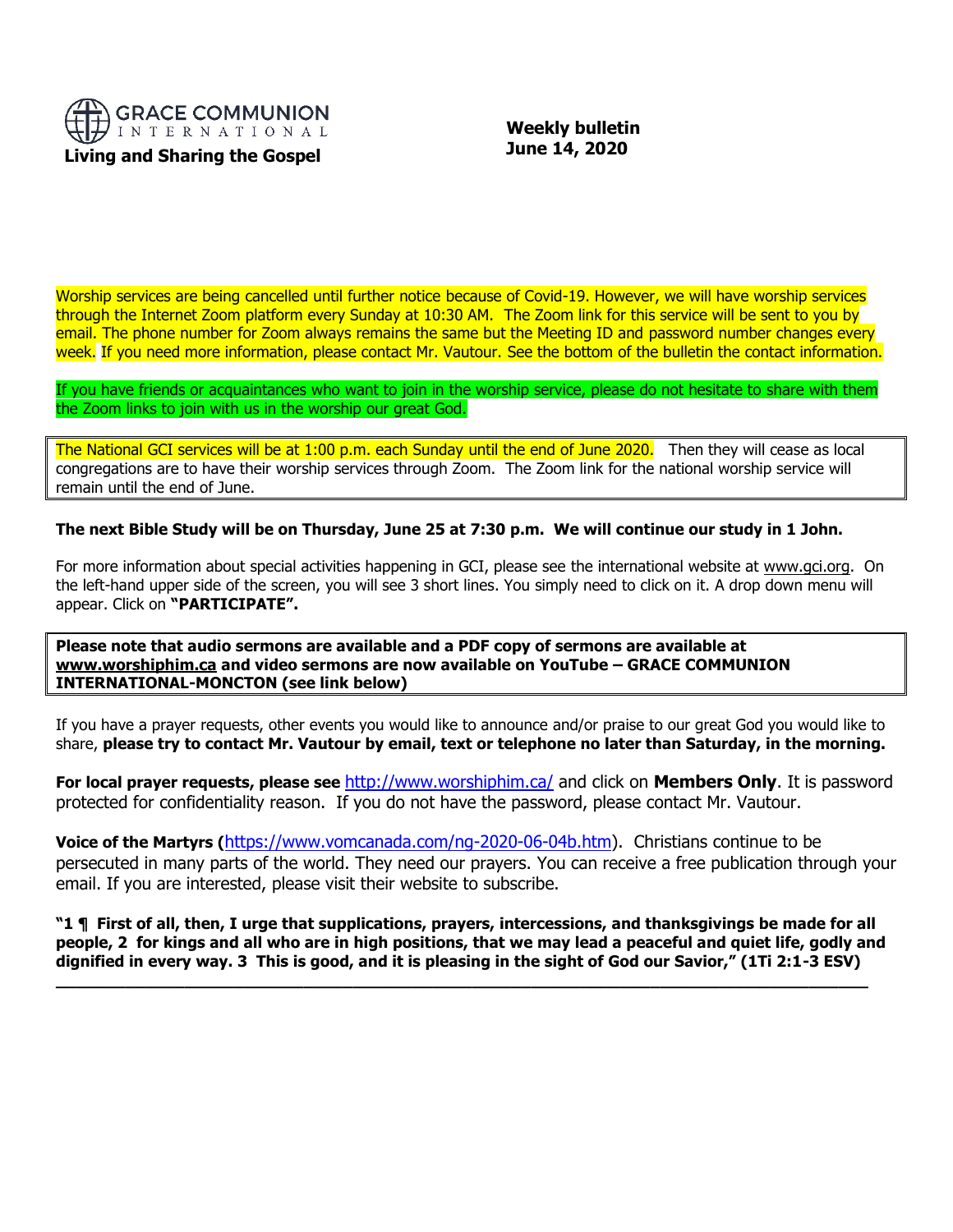## **CORPORATE PRAYERS (Gci.org June 10, 2020)**



In our monthly GCI Prayer Guide for June 2020, we begin with these thoughts – "Togetherness is a theme throughout Jesus' teachings. Through corporate prayer, we draw closer to one another, reconciling differences, focusing on the same events and opportunities…" The US has once again been rocked by the horrific incident of excessive force by police that led to the tragic death of George Floyd and resulting in protests turned destructive in more than 30 US cities. The US is not the only nation where injustice and outrage are a cyclical pattern. It is emblematic of human history and human nature. It is

regrettable that we face this unrelenting pattern time and time again as humans treat fellow humans in unspeakable ways. Considering the recent events, I am asking our church family to lament together for the tragic loss of George Floyd's life and the deep-felt pain by his family and the African-American community.

Please pray for our cities even as government officials make reasonable appeals and attempts to restore peace for safe assemblies. And may restored peace bring about meaningful dialogue to properly address grievances and bring about positive change. It is through these opportunities of corporate prayer that we as the GCI family draw closer together, and our hearts are broken for our broken world. I am proud that our fellowship is multi-racial, and we are empowered by the unifying Holy Spirit to display Christian brotherhood and sisterhood in ways that glorify Jesus. In our united prayers we seek reconciliation for our cities and citizens that can be accomplished only by the work of the Great Reconciler.

**"Lord may the hate and rage of our world be replaced by the love and goodwill that comes by the power of the Holy Spirit. And as we journey together through this fallen world, make us instruments of your peace. Amen."** Greg Williams, President Grace Communion International

P.S. As members of the National Association of Evangelicals we stand in solidarity of their statement: *Recent events surrounding the wrongful deaths of Ahmaud Arbery in Georgia, Breonna Taylor in Kentucky, and George Floyd in Minnesota illustrate severe racial injustices in the United States. The National Association of Evangelicals (NAE) laments the recurring trauma experienced by African Americans. We condemn racism and the violent abuse of power, call for justice for victims and their families, and exhort churches to combat attitudes and systems that perpetuate racism. We are grateful for law enforcement officers who honorably serve and protect our communities and urge our members to uphold them in prayer. (NAE)*

## \_\_\_\_\_\_\_\_\_\_\_\_\_\_\_\_\_\_\_\_\_\_\_\_\_\_\_\_\_\_\_\_\_\_\_\_\_\_\_\_\_\_\_\_\_\_\_\_\_\_\_\_\_\_\_\_\_\_\_\_\_\_\_\_\_\_\_\_\_\_\_\_\_\_\_\_\_\_\_\_\_\_\_\_\_\_\_\_\_\_\_\_\_\_\_\_\_\_\_\_\_\_\_\_\_\_\_ **How Do We Love Despite Increased Risk to Health? (Gci.org June 10, 2020)**





GCI Board Member

Covid-19 has affected us all in some very drastic ways. One of the biggest challenges is the increased risk to our lives. For months to come, we may face the double risk of getting the disease and the risk of infecting others. This means we may have to live with difficult restrictions on our freedom for quite some time. Here are a few thoughts from the apostle Paul that are helpful as we struggle with a sense of loss of personal freedom.

Paul reminds us that in Christ we are called to be free and goes on to

describe what that freedom is like. It is not primarily a freedom to simply pursue our own comfort or happiness. It is a freedom to humbly and lovingly serve others.

**[Gal. 5:13](https://biblia.com/bible/niv/Gal.%205.13%E2%80%9314)–14 You, my brothers and sisters, were called to be free. But do not use your freedom to indulge the flesh; rather, serve one another humbly in love.**

Paul makes it clear that love for the neighbor often means we give up cherished rights. He explains that God's love helps us properly limit the exercise of our right to certain freedoms by asking ourselves, *Will the exercise of my rights be beneficial to my neighbor?*

**"I have the right to do anything," you say—but not everything is beneficial. "I have the right to do anything"—but not everything is constructive. No one should seek their own good, but the good of others.**

**Do not cause anyone to stumble, whether Jews, Greeks or the church of God….. For I am not seeking my own good but the good of many, so that they may be saved. [\(1 Cor. 10:23-24,](https://biblia.com/bible/niv/1%20Cor.%2010.23-24) [32-33\)](https://biblia.com/bible/niv/1%20Cor%2010.32-33)**

The pandemic is giving us many opportunities to apply these principles. Take the wearing of masks as an example. Health authorities tell us that while we get some personal protection from wearing them, the primary beneficiaries are other people. The masks cut down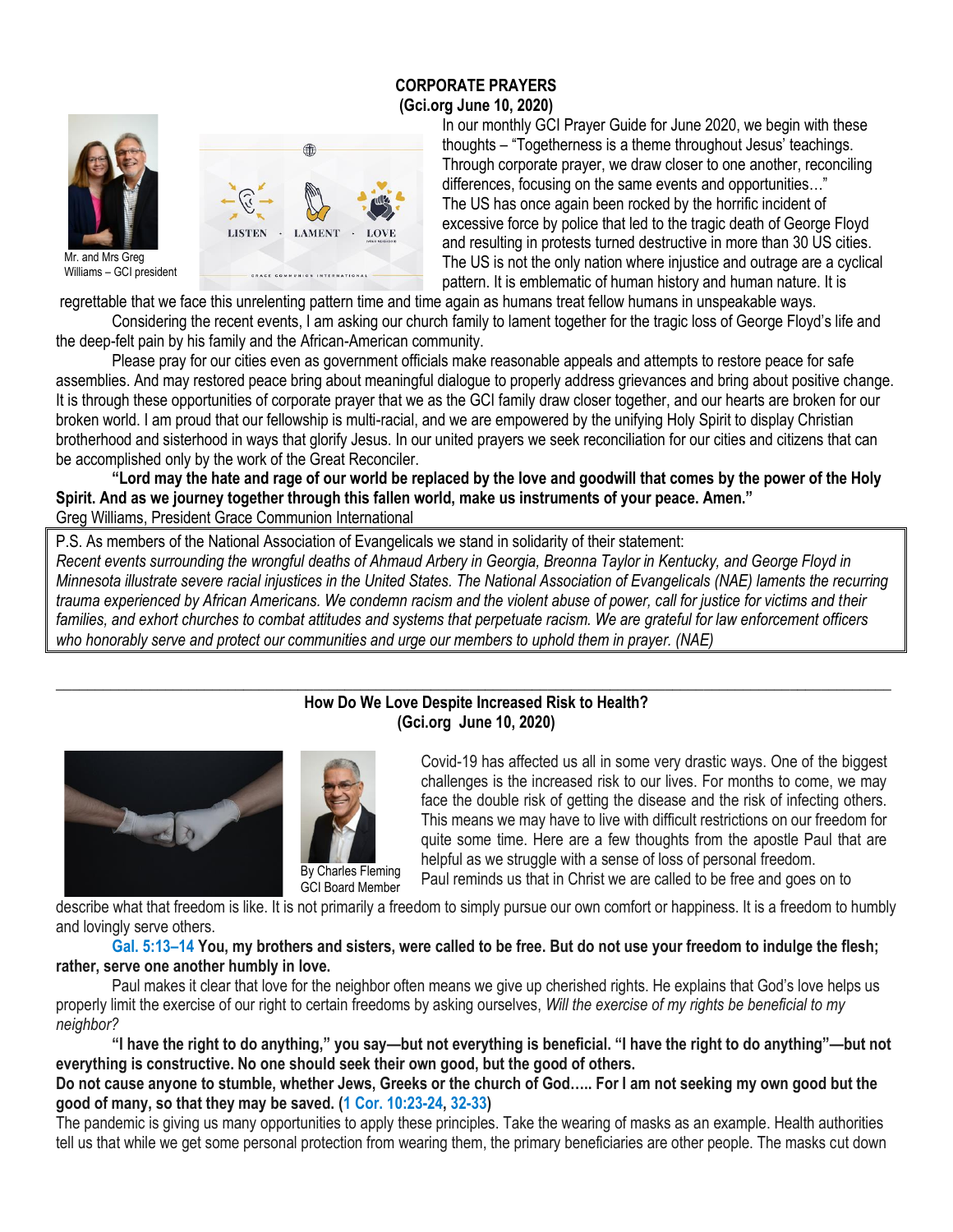on how many droplets we spread abroad when we speak, cough, or sneeze. So, according to health experts, wearing masks is more about our neighbor than ourselves. Wearing a mask even when we might prefer not to is the kind of situation the apostle Paul was referring to when he wrote: **"No one should seek their own good, but the good of others" (v. 24).**

We can apply these principles to other areas – honoring social distancing guidelines; dealing with the temptation to hoard food – to name a couple. Paul reminds us that we Christians have one overriding debt – the debt to share the love of God that has been spread abroad in our hearts.

**Let no debt remain outstanding, except the continuing debt to love one another, for whoever loves others has fulfilled the law. The commandments…are summed up in this one command: "Love your neighbor as yourself." Love does no harm to a neighbor. Therefore love is the fulfillment of the law. [\(Rom. 13:8-10\)](https://biblia.com/bible/niv/Rom.%2013.8-10)**

By doing this we can bring glory to God. And people to God. The sociologist Rodney Stark's research led him to conclude that one of the main reasons Christianity spread so rapidly in the Roman Empire during the first few centuries was the fact that Christians excelled in putting the needs of their fellow citizens ahead of some of their own needs during the epidemics that ravaged parts of the empire from time to time. It's now our turn to heed these inspiring words of the Apostle Peter:

**My divinely loved friends, since you are resident aliens and foreigners in this world, I appeal to you to divorce yourselves from the evil desires that wage war within you. Live honorable lives as you mix with unbelievers, even though they accuse you of being evildoers. for they will see your beautiful works and have a reason to glorify God in the day he visits us. [\(1 Peter 2:11-12,](https://biblia.com/bible/niv/1%20Pet%202.11-12)** Passion Translation**)**

## *By [Ted Johnston](https://www.blogger.com/profile/08677739021765621811) - [June 10, 2020](http://thesurprisinggodblog.gci.org/2020/06/holy-spirit-part-2.html)*

This post continues a series presenting "The Person and Work of the Holy Spirit," an essay by Dr. Gary Deddo, President of [Grace](https://www.gcs.edu/)  [Communion](https://www.gcs.edu/) Seminary. For other parts, click or cop[y http://thesurprisinggodblog.gci.org/2020/05/holy-spirit-part-1.html.](http://thesurprisinggodblog.gci.org/2020/05/holy-spirit-part-1.html)

**\_\_\_\_\_\_\_\_\_\_\_\_\_\_\_\_\_\_\_\_\_\_\_\_\_\_\_\_\_\_\_\_\_\_\_\_\_\_\_\_\_\_\_\_\_\_\_\_\_\_\_\_\_\_\_\_\_\_\_\_\_\_\_\_\_\_\_\_\_\_\_\_\_\_\_\_\_\_\_\_\_\_\_\_\_\_\_\_\_\_\_\_\_\_\_\_\_\_\_**

[Last time,](http://thesurprisinggodblog.gci.org/2020/05/holy-spirit-part-1.html) we noted that every act of God, whether in creation, redemption or bringing about the perfection of creation itself, is done together as one God. But how then are we to understand those places in Scripture that ascribe certain acts of God to one of the divine Persons? Take, for example, the Incarnation. The Father and the Spirit are never said to be incarnate, as is the Son. Note also that the Spirit seems to descend on Pentecost and indwell the believing church in a way distinct from the Son and the Father. The explanation in these two and similar examples is that all three of the divine Persons are involved together in all the acts of God, but often in different (distinct, unique) ways.

#### **How are the divine Persons distinct?**

Scripture leads us to understand that each of the divine Persons contributes to the unified act of God from their own, particular "angle." We could say that one "takes the lead" in certain actions: the Father in Creation, the Son in atonement, the Spirit in perfecting creation. But we can only say that if we aren't thinking of the three Persons as acting separately, or as being out of phase with the others. The three Persons always act in a conjoint way. Theologians call this the doctrine of appropriation. An act can be appropriated to the Person of the Trinity who takes the lead, as long as the other two are not regarded as having nothing to do with it, but are coinvolved, each in their own way.

We should not think that the contribution to an act of God by one of the Persons is what constitutes their being as a distinct Person in the Trinity. For example, it is an error to think that being the Creator is what makes the Father different in Person from the Son, or that being Incarnate is what makes the Son different in Person from the Father. The Father is the Father, the Son is the Son, and the Spirit is the Spirit, whether or not they perform any actions external to their own triune being. The three Persons are distinguished by their internal relationships, not by their external actions. The being of God is not dependent upon God's relationship to that which is external to God.

So, as long as we don't leave the Son and the Spirit behind, we can say the Father leads in creation. We can also say the Son leads in our redemption. But if we think the Father is absent or has a different view, attitude, purpose or intention for the Cross than does the Son, then we've split the Trinity apart, placed them at odds with one another! Even in Jesus' earthly life, we need to remember that he only does what he sees the Father doing. He only says what the Father is saying. They're saying things together. They're doing things together. They're never separate because they're one in being.

## **The work of the Son**

It is proper to say the Son takes the lead and that only the Son is incarnate. So, we can affirm that the Son physically suffers on the cross and not the Father or Spirit. Not being incarnate in our humanity, they cannot physically suffer and die. But, if we think the Father is absent or the Spirit has gone on vacation and isn't around when Jesus is on the Cross, then we've strayed way off the theological path. The Spirit and the Father are present with Jesus, each in their own non-incarnate way. So, Jesus says, "**Father into your hands, I commend my Spirit." In the book of Hebrews we read, "how much more shall the blood of Christ, who through the eternal Spirit offered himself without blemish to God, purify your conscience from dead works to worship the living God [\(Heb. 9:14\)](https://biblia.com/bible/niv/Heb.%209.14).** They're all acting together in Christ's redeeming work. Yes, we can say one leads. But don't let them fall apart just because one is leading.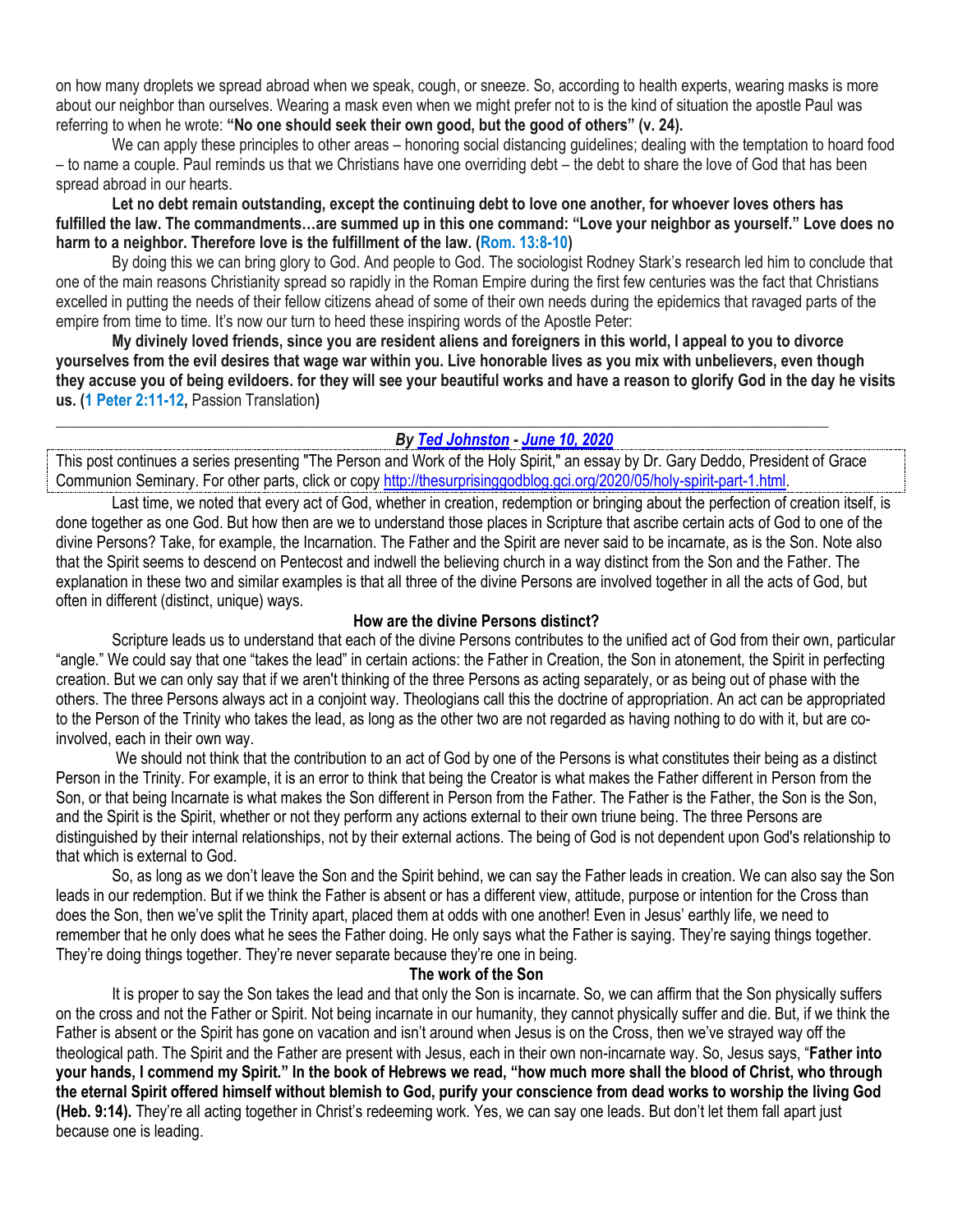# **The work of the Spirit**

We can say that the Spirit perfects. However, we must also say that he perfects human beings with the perfection accomplished by Christ. The Spirit shares with us the holiness and the sanctification of Jesus, himself, in our humanity. He doesn't give us a spiritualized or divine perfection, a non-bodily, inhuman existence. But rather the Spirit joins us to Christ's glorified human body, mind and soul. The Spirit makes us to share in Jesus' self-sanctification. The work of the Spirit is not separate from the work of the Son, but the Spirit does lead in dwelling in us now.

## **Beware the error of tritheism**

Though we can talk about the Spirit leading, we must not think of the Spirit branching off, saying, "Father and Son, you've done a good job over there, but now I've got to go do something over here that you don't have anything to do with. It's my turn to do my own thing." That's a mistake. That could only happen if God wasn't one in being and was three beings—tritheism! We don't want to go there. We can distinguish between the various contributions the Father, the Son and the Spirit make by the way they take their lead, but we don't want to separate them or place them in any kind of opposition or in tension with each other. And we don't want to say that their differing contributions to what they accomplish together are what make them distinct in Person from all eternity.

As so we distinguish but we don't separate. The Divine Persons are one in being and distinct in Person, both in their internal and eternal being and in terms of what they do in creation, redemption, and consummation.

## **Beware projecting on God**

Why do we get tripped up in this? I think there are a number of reasons, but one is that we tend to think of God in ways we think of ourselves. We start with ourselves, then try to get to our understanding of God. Think of how we usually distinguish ourselves from each other. How do I know I'm not you and you're not me? I note that you have a different body. You're over there, and I'm over here. You do this, but I do that. You live there, but I live here. You think that's funny, but I don't. I want X, but you want Y. We're different in all these ways, and that's how we know we are distinct persons.

So we can project this perspective on God, and think that's how the Father, Son and Spirit are distinguished. The Father is over here, the Spirit's over there. The Father wants A, and the Son wants B. They each have different jobs to do. We try to distinguished them from each other in the same way we distinguish ourselves. The problem is, God is not a creature like we are. So, you can't just take the idea of how we distinguish ourselves and apply that reasoning to God. Thinking that way would only work if God was a creature. But he is not.

#### **Names and relations**

The essential way we have been given to distinguish between the divine Persons is by means of their different names: the Father, the Son, and he Holy Spirit. These names reveal a difference of their Persons. That is also why we believe there are three, not four or two Persons in the Godhead. The names we are given in Scripture are revelatory of real differences in God. They are not just arbitrary words, concepts, ideas, or conventional labels. So we address God in worship, in prayer, by means of these three names. And in doing so, we follow Jesus' example and instruction. He uses these names in his relationship to the Father and the Spirit, and directs us to do so as well. So he instructs us: **"Pray like this: Our Father in heaven…"**

Notice that divine names represent unique relationships. The Father has a different relationship with the Son than the Son has with the Father. And the Spirit has a different relationship to the Father than does the Son. The names identify and reveal to us unique relationships. Following biblical teaching, we can also find distinct designations for the different relationships.

Corresponding to the Father is the relationship of begetting to the Son. Begetting is the special term used to describe more particularly how the Son comes from the Father. The Father begets the Son. Begetting indicates a certain kind of relationship. For instance, in the early church they recognized that begetting is different from making. What is made is of a different kind of thing than the maker. But what is begotten is of the identical kind of being. So we say that the Son is begotten, indicating a unique kind of relationship to the Father. The Son doesn't beget the Father and the Father isn't begotten by the Son. They each have a different relationship with each other and that difference of relationship, which is internal and eternal to God, is what makes them personally distinct from one another. The Father begets (is not begotten of the Son). The Son is begotten (does not beget the Father).

The unique names and relationships identify who the divine Persons are. They are who they are in relationship with each other. Without the relationships with each other, they would not be who they are. And they are not interchangeable. The Father is not the Son, the Son is not the Father. Being the begetter and being the begotten one are different and not reversible. There is a direction to the relationships that can't be reversed. You can't say the Son begets the Father. The Son has always been the begotten Son. The Father has always begotten the Son. The Son is eternally the Son, and the Father, eternally Father. That's why we can say they are the divine Persons of Father and Son.

But the words/names don't themselves explain everything. They represent what we have to go on and explain, namely, what they do and don't mean as far as we can tell. In the case of the Father and Son, we have to rule out, or "think away" as Athanasius said, some aspects of the meaning of the words begotten or begetting as used of human creatures. Among creatures these words include the idea of a time sequence. But when it comes to God, the aspect of time does not apply. God is eternal and so, then, are the Divine Persons. So the Father generates the Son from all eternity.